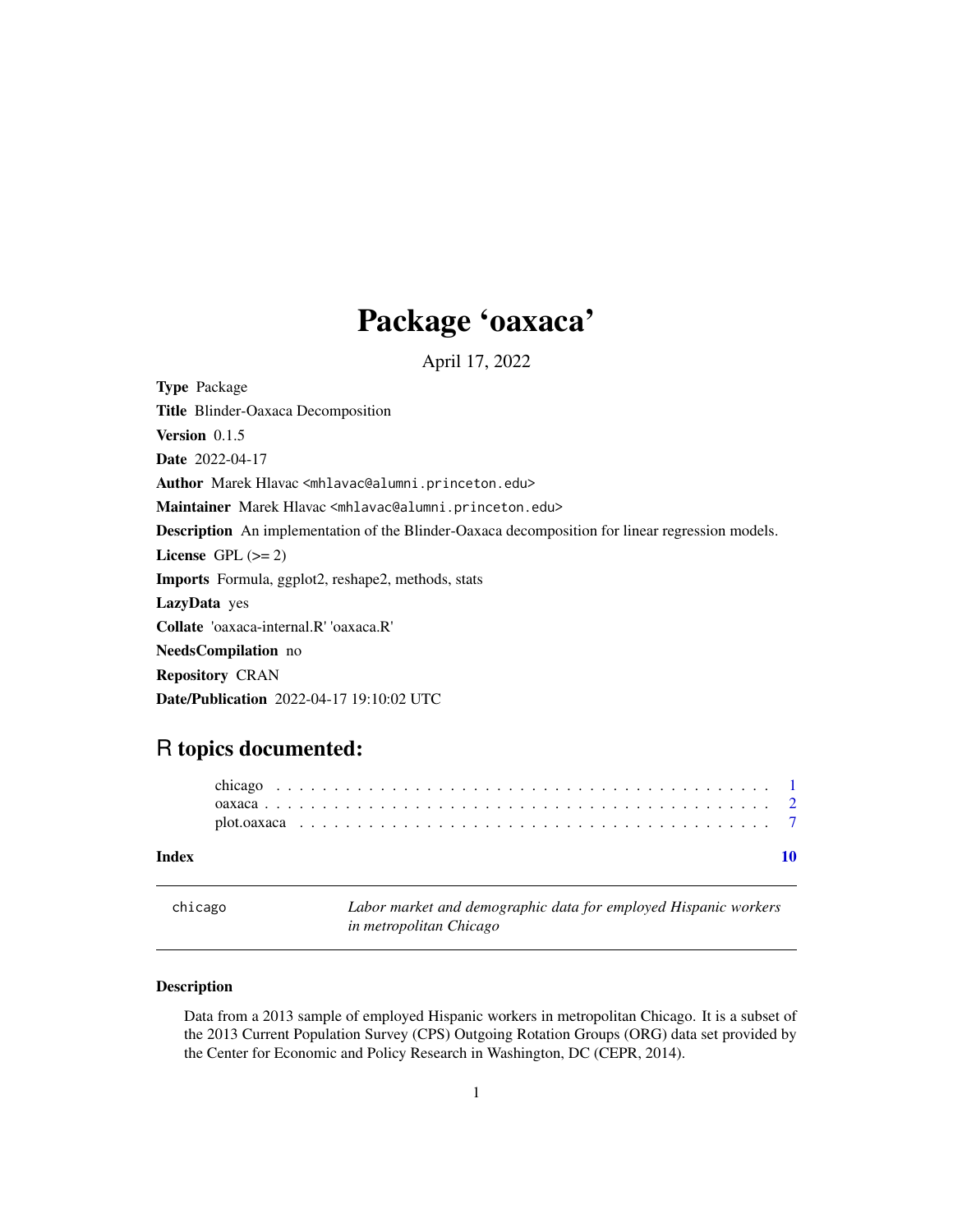#### <span id="page-1-0"></span>Usage

data("chicago")

#### Format

A data frame containing 712 observations on 9 variables. The 9 variables contain labor market and demographic information on a sample of employed Hispanic workers in the Chicago metropolitan area.

| [, 1]             | age             | the worker's age, expressed in years                                       |
|-------------------|-----------------|----------------------------------------------------------------------------|
| $\lceil, 2\rceil$ | female          | an indicator for female gender                                             |
| [, 3]             | foreign.born    | an indicator for foreign-born status                                       |
| [, 4]             | <b>LTHS</b>     | an indicator for having completed less than a high school (LTHS) education |
| [, 5]             | high.school     | an indicator for having completed a high school education                  |
| [0, 6]            | some.college    | an indicator for having completed some college education                   |
| [, 7]             | college         | an indicator for having completed a college education                      |
| [, 8]             | advanced.degree | an indicator for having completed an advanced degree                       |
| [0, 9]            | ln.real.wage    | the natural logarithm of the worker's real wage (in 2013 U.S. dollars)     |
|                   |                 |                                                                            |

#### Source

Center for Economic and Policy Research (CEPR). 2014. CPS ORG Uniform Extracts, Version 1.9 . Washington, DC.

#### Examples

data("chicago") summary(chicago)

<span id="page-1-1"></span>oaxaca *Blinder-Oaxaca Decomposition*

#### **Description**

oaxaca performs a Blinder-Oaxaca decomposition for linear regression models (Blinder, 1973; Oaxaca, 1973). This statistical method decomposes the difference in the means of outcome variables across two groups into a part that is due to cross-group differences in explanatory variables and a part that is due to differences in group-specific coefficients. Economists have used Blinder-Oaxaca decompositions extensively to study labor market discrimination. In principle, however, the method is appropriate for the exploration of cross-group differences in any outcome variable.

The oaxaca function allows users to estimate both a threefold and a twofold variant of the decomposition, as described and implemented by Jann (2008). It supports a variety of reference coefficient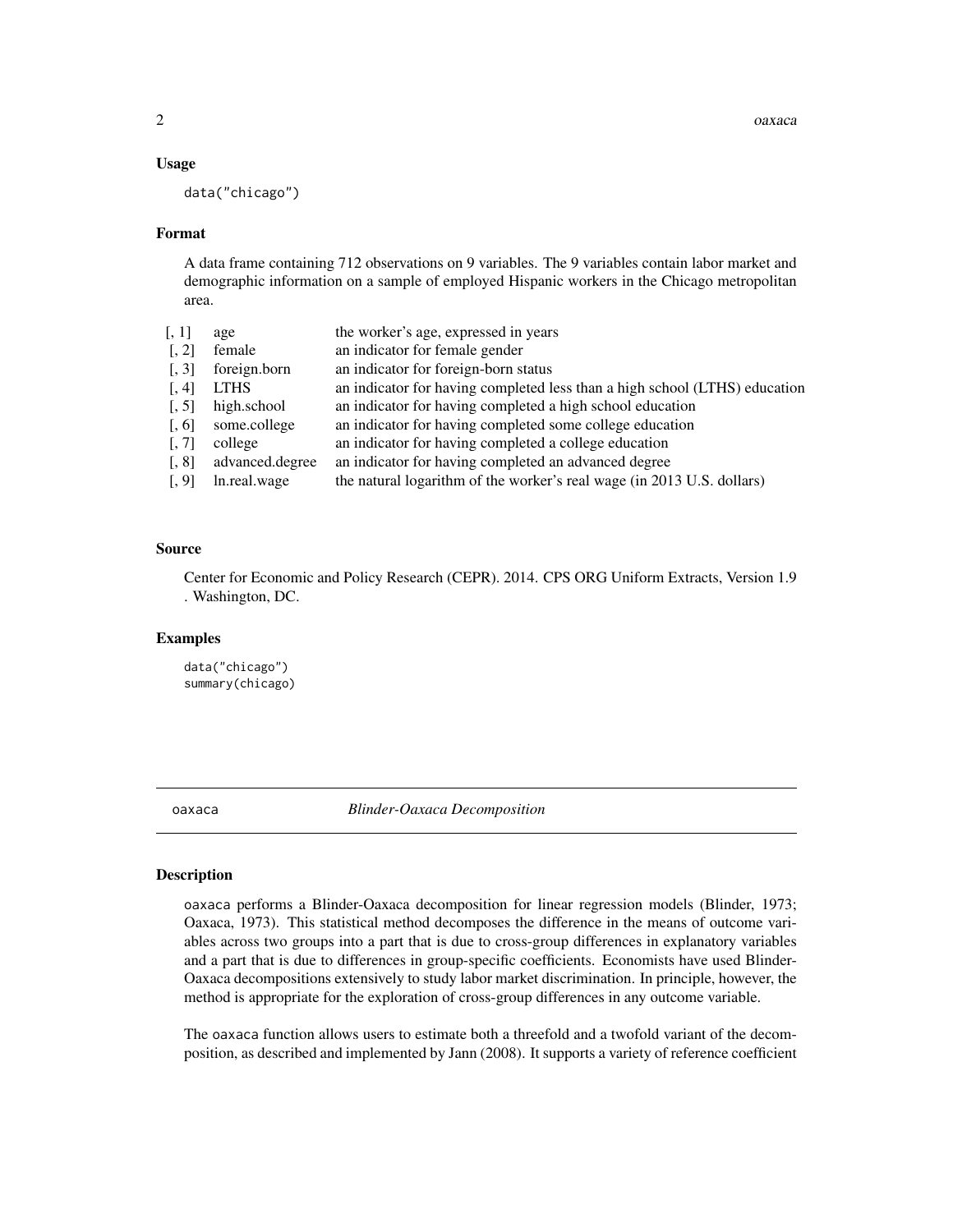#### <span id="page-2-0"></span>oaxaca 3

weights, as well as pooled model estimation. It can also adjust coefficients on indicator variables to be invariant to the choice of the omitted reference category. Bootstrapped standard errors are calculated (e.g., Efron, 1979). The function returns an object of class "oaxaca" that can be visualized using the [plot.oaxaca](#page-6-1) method.

#### Usage

```
oaxaca(formula, data, group.weights = NULL, R = 100, reg.fun = lm, ...)
```
#### Arguments

| Arguments     |                                                                                                                                                                                                                                                                                  |
|---------------|----------------------------------------------------------------------------------------------------------------------------------------------------------------------------------------------------------------------------------------------------------------------------------|
| formula       | a formula that specifies the model that the function will run. Typically, the for-<br>mula is of the following form:                                                                                                                                                             |
|               | $y \sim x1 + x2 + x3 + $   z                                                                                                                                                                                                                                                     |
|               | where y is the dependent variable, $x1 + x2 + x3 + $ are explanatory variables<br>and $z$ is an indicator variable that is TRUE (or equal to 1) when an observation<br>belongs to Group B, and FALSE (or equal to 0) when it belongs to Group A.                                 |
|               | The formula can also take on an alternative form:                                                                                                                                                                                                                                |
|               | $y \sim x1 + x2 + x3 + $   z   d1 + d2 + d3 +                                                                                                                                                                                                                                    |
|               | Here, $d1 + d2 + d3 + $ are indicator ("dummy") variables that will be adjusted<br>so that the decomposition results do not change depending on the user's choice<br>of the reference category (Gardeazabal and Ugidos, 2004).                                                   |
| data          | a data frame containing the data to be used in the Blinder-Oaxaca decomposi-<br>tion.                                                                                                                                                                                            |
| group.weights | a vector of numeric values between 0 and 1. These values specify the weight<br>given to Group A relative to Group B in determining the reference set of co-<br>efficients (Oaxaca and Ransom, 1994). By default, the following weights are<br>included in each estimation:       |
|               | • 0: Group A coefficients used as reference.<br>• 1: Group B coefficients used as reference.                                                                                                                                                                                     |
|               | • 0.5: Equally weighted average (each 0.5) of Group A and B coefficients<br>used as reference, as in Reimers (1983).                                                                                                                                                             |
|               | • an average of Group A and B coefficients weighted by the number of ob-<br>servations in Group A and B, following Cotton (1988).                                                                                                                                                |
|               | • -1: Coefficients from a pooled regression (that does not include the group<br>indicator variable) used as reference, as suggested by Neumark (1988).<br>• -2: Coefficients from a pooled regression (that includes the group indicator)<br>used as reference. See Jann (2008). |
| R             | number of bootstrapping replicates for the calculation of standard errors. No<br>bootstrapping is performed when the value of R is set to NULL.                                                                                                                                  |
| reg.fun       | a function that estimates the desired regression model. The function must accept<br>arguments formula and data, and be treated by functions model. frame and                                                                                                                     |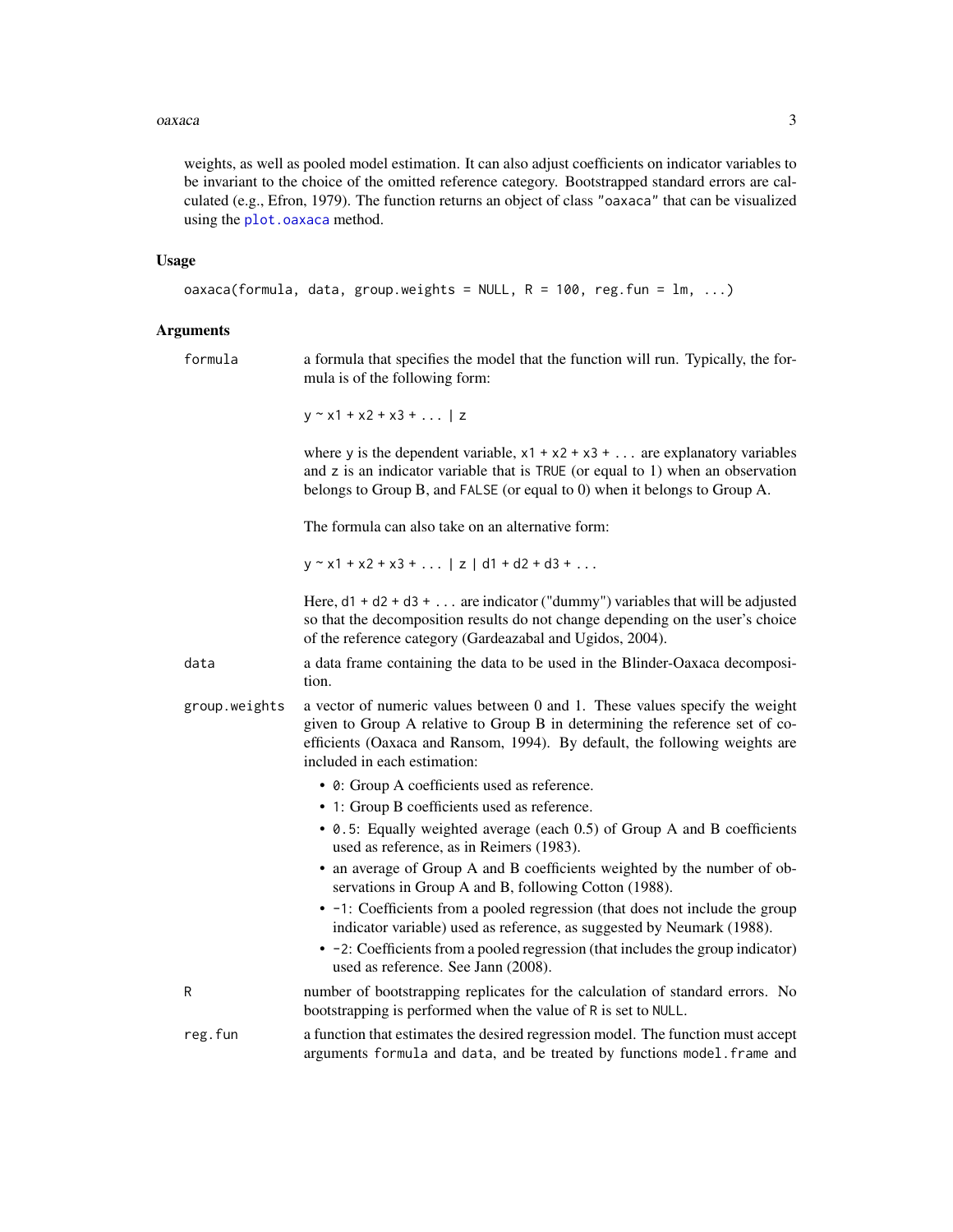model.matrix, in the same way that the standard functions lm and glm do. Additional arguments can be passed on via the ... argument. By default, an Ordinary Least Squares (OLS) regression is performed via the lm function.

... additional arguments that will be passed on to the regression function specified by reg.fun.

#### Value

oaxaca returns an object of class "oaxaca". The corresponding summary function (i.e., summary.oaxaca) returns the same object.

An object of class "oaxaca" is a list containing the following components:

| beta      | a list that contains information about the regression coefficients used in estimat-<br>ing the decomposition. If dummy variables $d1 + d2 + d3 + $ are specified in<br>the formula argument, this list contains coefficients that have been adjusted to<br>make estimation results invariant to the choice of the omitted baseline category<br>(Gardeazabal and Ugidos, 2004). The beta list contains the following compo-<br>nents: |
|-----------|--------------------------------------------------------------------------------------------------------------------------------------------------------------------------------------------------------------------------------------------------------------------------------------------------------------------------------------------------------------------------------------------------------------------------------------|
|           | • beta. A: coefficients from a regression on observations in Group A<br>• beta.B: coefficients from a regression on observations in Group B<br>• beta.diff: equal to beta.A - beta.B                                                                                                                                                                                                                                                 |
|           | • beta.B: a matrix that contains the reference coefficients for each of the<br>estimated twofold decompositions                                                                                                                                                                                                                                                                                                                      |
| call      | the matched call.                                                                                                                                                                                                                                                                                                                                                                                                                    |
| n         | a list that contains information about the number of observations used in the<br>analysis. It contains the following components:                                                                                                                                                                                                                                                                                                     |
|           | • n.A: the number of observations in Group A                                                                                                                                                                                                                                                                                                                                                                                         |
|           | • n.B: the number of observations in Group B                                                                                                                                                                                                                                                                                                                                                                                         |
|           | • n.pooled: the number of observations in the pooled model that includes<br>both Group A and Group B                                                                                                                                                                                                                                                                                                                                 |
| R         | a numeric vector that contains the number of bootstrapping replicates.                                                                                                                                                                                                                                                                                                                                                               |
| reg       | a list that contains estimated regression objects:                                                                                                                                                                                                                                                                                                                                                                                   |
|           | • reg. A: a regression on observations in Group A                                                                                                                                                                                                                                                                                                                                                                                    |
|           | • reg. B: a regression on observations in Group B                                                                                                                                                                                                                                                                                                                                                                                    |
|           | • reg.pooled.1: a pooled regression that does not include the group indica-<br>tor variable (Neumark, 1988)                                                                                                                                                                                                                                                                                                                          |
|           | • reg. pooled. 2: a pooled regression that does includes the group indicator<br>variable (Jann, 2008)                                                                                                                                                                                                                                                                                                                                |
| threefold | a list that contains the result of the threefold Blinder-Oaxaca decomposition. It<br>decomposes the difference in mean outcomes into three parts:                                                                                                                                                                                                                                                                                    |
|           | • endowments: the contribution of differences in explanatory variables across<br>groups.                                                                                                                                                                                                                                                                                                                                             |
|           | • coefficients: part that is due to group differences in the coefficients (or<br>"effect size"). Includes differences in the model intercept.                                                                                                                                                                                                                                                                                        |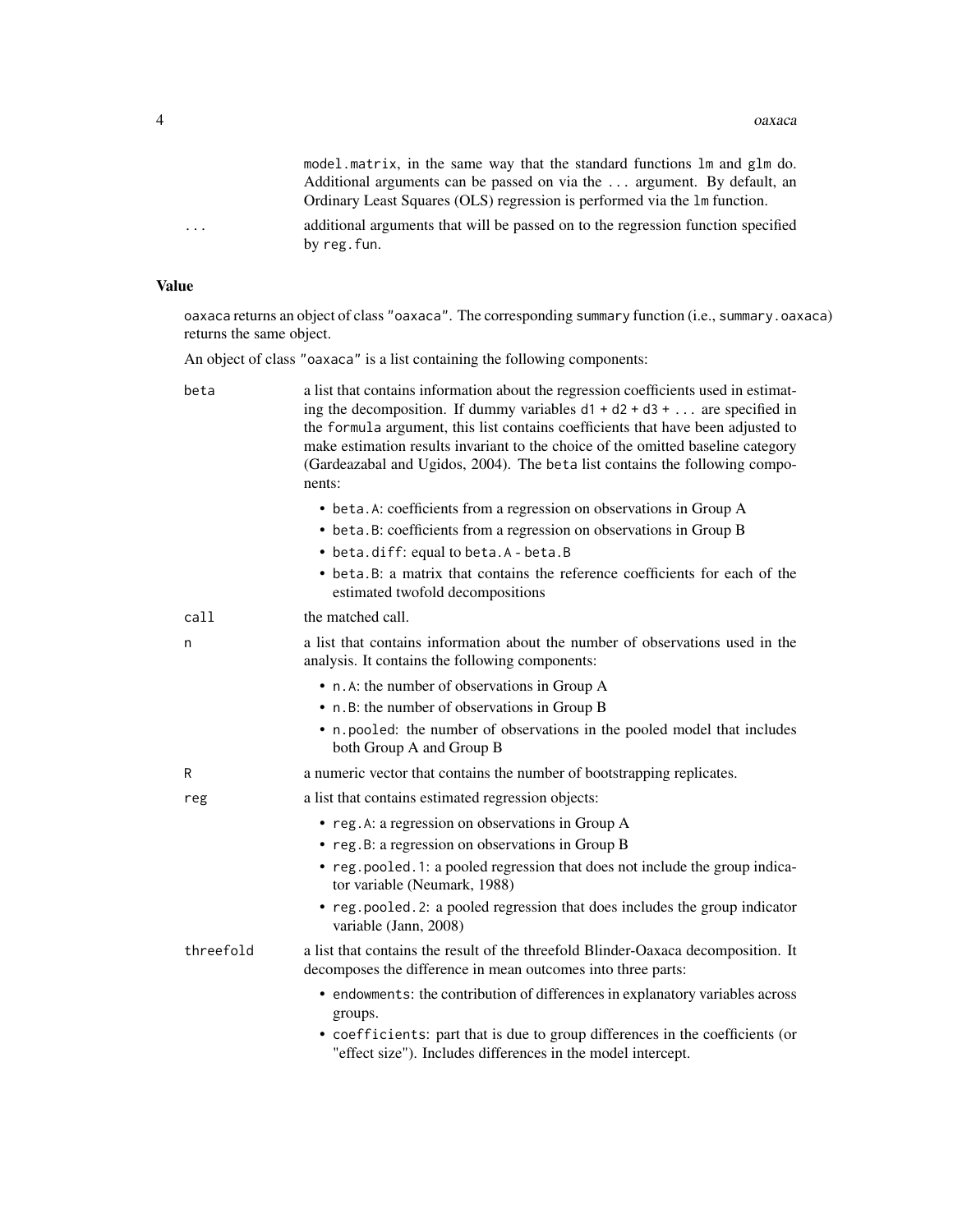• interaction: part that accounts for the fact that cross-group differences in explanatory variables and coefficients occur at the same time. The list threefold contains two sub-components: overall and variables. The former is a numeric vector that stores results - coefficients (coef) and standard errors (se) - for the overall decomposition of the difference in outcomes into the three parts described above. The latter is a numeric matrix that contains the results of a variable-by-variable threefold Blinder-Oaxaca decomposition. twofold a list that contains the result of the twofold Blinder-Oaxaca decomposition. It decomposes the difference in mean outcomes into two parts: • explained: the portion that is explained by cross-group differences in the explanatory variables. • unexplained: the remaining part that is not explained by differences in the explanatory variables. Often attributed to discrimination, but may also result from the influence of unobserved variables. The unexplained part can be further decomposed into two sub-parts, unexplained A and unexplained B, that represent discrimination in favor of Group A and against Group B, respectively. See Jann (2008) for details on these sub-parts' interpretation. The list twofold contains two sub-components: overall and variables. The former is a numeric matrix that stores results - coefficients (coef) and standard errors (se) - for the overall decomposition of the difference in outcomes into the two parts described above. The latter is a list of numeric matrices that contains the results of a variable-by-variable twofold Blinder-Oaxaca decomposition. In all matrices, the weight column indicates the weight given to Group A relative to Group B in determining the reference coefficients. x a list that contains: • x.mean.A: the mean values of explanatory variables for Group A • x.mean.B: the mean values of explanatory variables for Group B • x.mean.diff: equal to x.mean.A - x.mean.B y a list that contains the mean values of the dependent variable (i.e., the outcome variable). It contains the following components: • y.A: the mean outcome value for observations in Group A • y.B: the mean outcome value for observations in Group B • y.diff: the difference between the mean outcomes values in Groups A and B. Equal to  $y.A - y.B$ . Please cite as:

Hlavac, Marek (2022). oaxaca: Blinder-Oaxaca Decomposition in R. R package version 0.1.5. https://CRAN.R-project.org/package=oaxaca

#### Author(s)

Dr. Marek Hlavac < mhlavac at alumni.princeton.edu > Social Policy Institute, Bratislava, Slovakia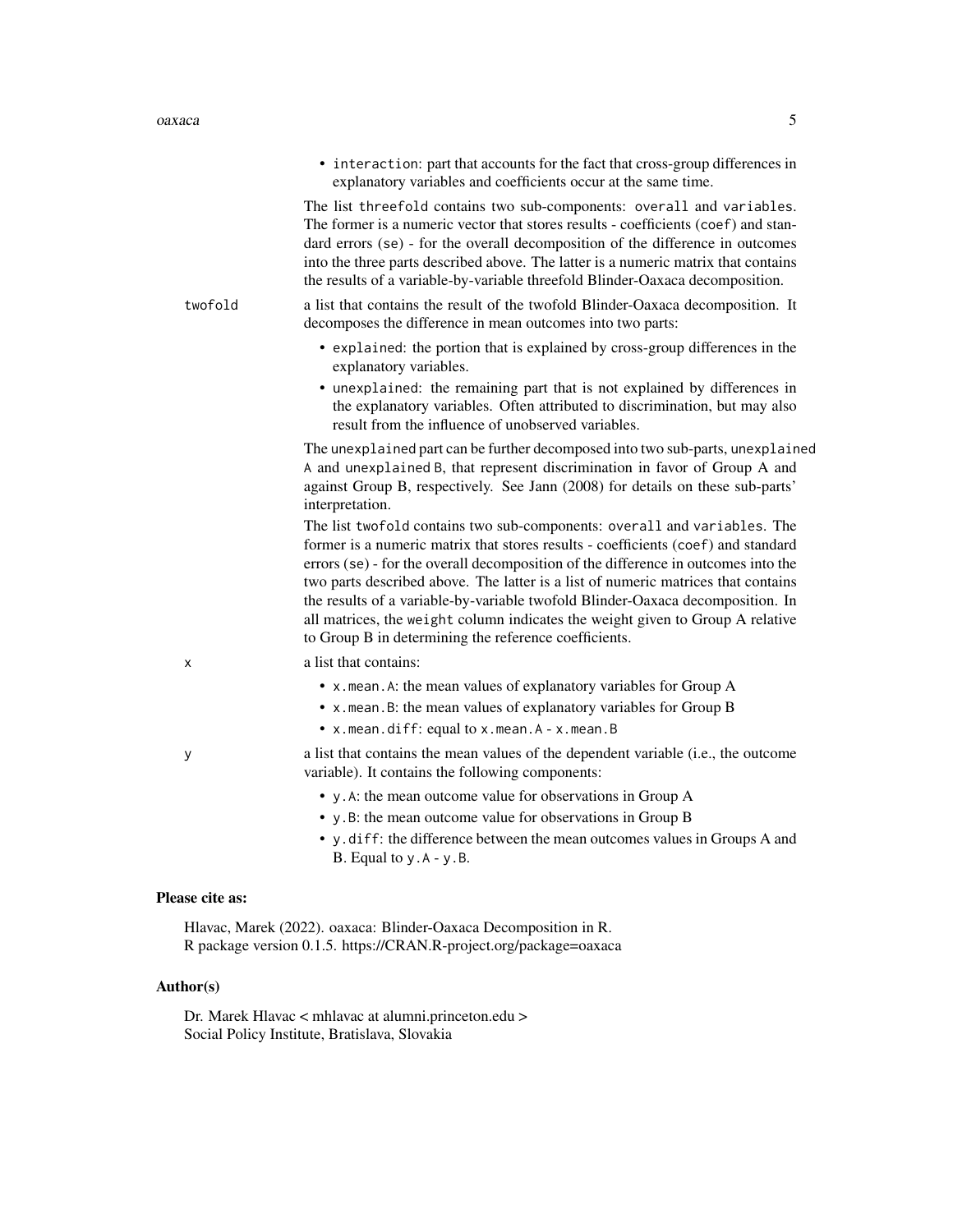#### <span id="page-5-0"></span>References

Blinder, Alan S. (1973). Wage Discrimination: Reduced Form and Structural Estimates. *Journal of Human Resources*, 8(4), 436-455.

Cotton, Jeremiah. (1988). On the Decomposition of Wage Differentials. *Review of Economics and Statistics*, 70(2), 236-243.

Efron, Bradley. (1979). Bootstrap Methods: Another Look at the Jackknife. *Annals of Statistics*, 7(1), 1-26.

Gardeazabal, Javier and Arantza Ugidos. (2004). More on Identification in Detailed Wage Decompositions. *Review of Economics and Statistics*, 86(4), 1034-1036.

Jann, Ben. (2008). The Blinder-Oaxaca Decomposition for Linear Regression Models. *Stata Journal*, 8(4), 453-479.

Neumark, David. (1988). Employers' Discriminatory Behavior and the Estimation of Wage Discrimination. *Journal of Human Resources*, 23(3), 279-295.

Oaxaca, Ronald L. (1973). Male-Female Wage Differentials in Urban Labor Markets. *International Economic Review*, 14(3), 693-709.

Oaxaca, Ronald L. and Michael R. Ransom. (1994). On Discrimination and the Decomposition of Wage Differentials. *Journal of Econometrics*, 61(1), 5-21.

Reimers, Cordelia W. (1983). Labor Market Discrimination Against Hispanic and Black Men. *Review of Economics and Statistics*, 65(4), 570-579.

#### See Also

[plot.oaxaca](#page-6-1)

#### Examples

```
# set random seed
set.seed(03104)
```
# load data set of Hispanic workers in Chicago data("chicago")

```
# perform Blinder-Oaxaca Decomposition:
# explain differences in log real wages across native and foreign-born groups
oaxaca.results.1 <- oaxaca(ln.real.wage ~ age + female + LTHS + some.college +
                                         college + advanced.degree | foreign.born,
                           data = chicago, R = 30)
```
# print the results print(oaxaca.results.1)

# Next:

```
# - adjust gender and education dummy variable coefficients to make results
```
# invariant to the choice of omitted baseline (reference category)

# - include additional weights for the twofold decomposition that give

# weights of 0.2 and 0.4 to Group A relative to Group B in the choice

```
# of reference coefficients
```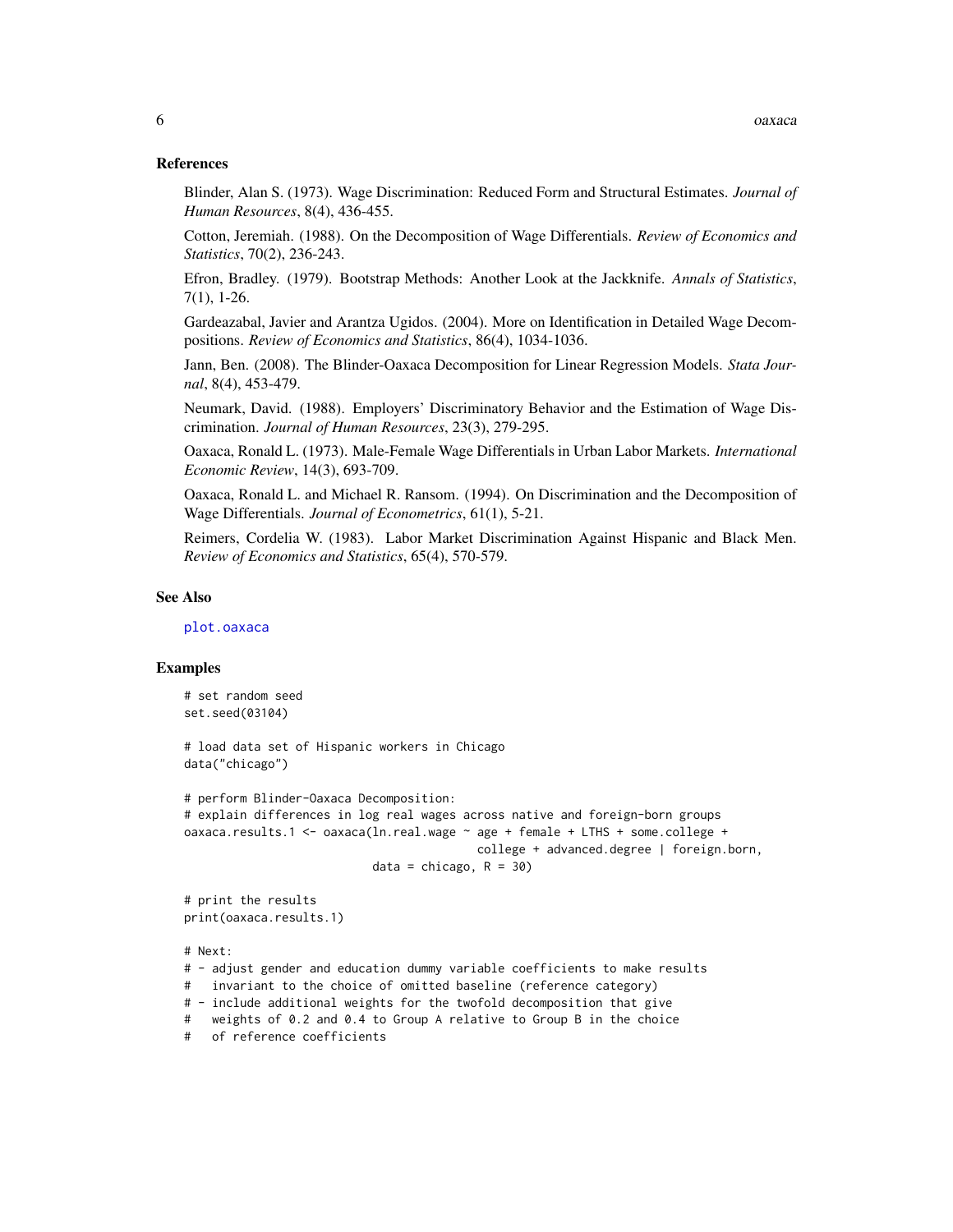#### <span id="page-6-0"></span>plot.oaxaca 7

```
oaxaca.results.2 <- oaxaca(ln.real.wage ~ age + female + LTHS + some.college +
                                          college + advanced.degree | foreign.born |
                                        LTHS + some.college + college + advanced.degree,
                           data = chicago, group.weights = c(0.2, 0.4), R = 30)
# plot the results
plot(oaxaca.results.2)
```
<span id="page-6-1"></span>

plot.oaxaca *Coefficient Bar Plots for the Blinder-Oaxaca Decomposition*

#### Description

plot.oaxaca is used to generate a set of coefficient bar plots that present the results of a Blinder-Oaxaca decomposition graphically.

#### Usage

```
## S3 method for class 'oaxaca'
plot(x, decomposition = "threshold", type = "variables", group.weight = NULL,unexplained.split = FALSE, variables = NULL, components = NULL,
    component.left = FALSE, component.labels = NULL, variable.labels = NULL,
    ci = TRUE, ci.level = 0.95,title = "", xlab = "", ylab = "", bar.color = NULL, ...)
```
#### Arguments

| $\mathsf{x}$      | an object of class "oaxaca", typically generated by the oaxaca function.                                                                                                                                                                                                                                   |
|-------------------|------------------------------------------------------------------------------------------------------------------------------------------------------------------------------------------------------------------------------------------------------------------------------------------------------------|
| decomposition     | specifies which type of decomposition will be presented. Can be either "threefold"<br>(default) or "twofold".                                                                                                                                                                                              |
| type              | specifies whether the results of an overall decomposition or a variable-by-variable<br>decomposition will be presented. Can be either "variables" (default) or "overall".                                                                                                                                  |
| group.weight      | a numeric value that specifies the group weight for which the twofold decompo-<br>sition results will be presented. Only relevant when argument decomposition<br>is set to "twofold".                                                                                                                      |
| unexplained.split |                                                                                                                                                                                                                                                                                                            |
|                   | a logical value that toggles whether, in the twofold decomposition, the presen-<br>tation of the unexplained component will be split into the unexplained A and<br>unexplained B parts. See oaxaca for details.                                                                                            |
| variables         | a character vector that specifies the variables for which coefficient bar plots are<br>requested. If NULL, plots for all variables will be produced. Only relevant<br>when argument type is set to "variables". This argument can also be used to<br>determine the order in which variables are presented. |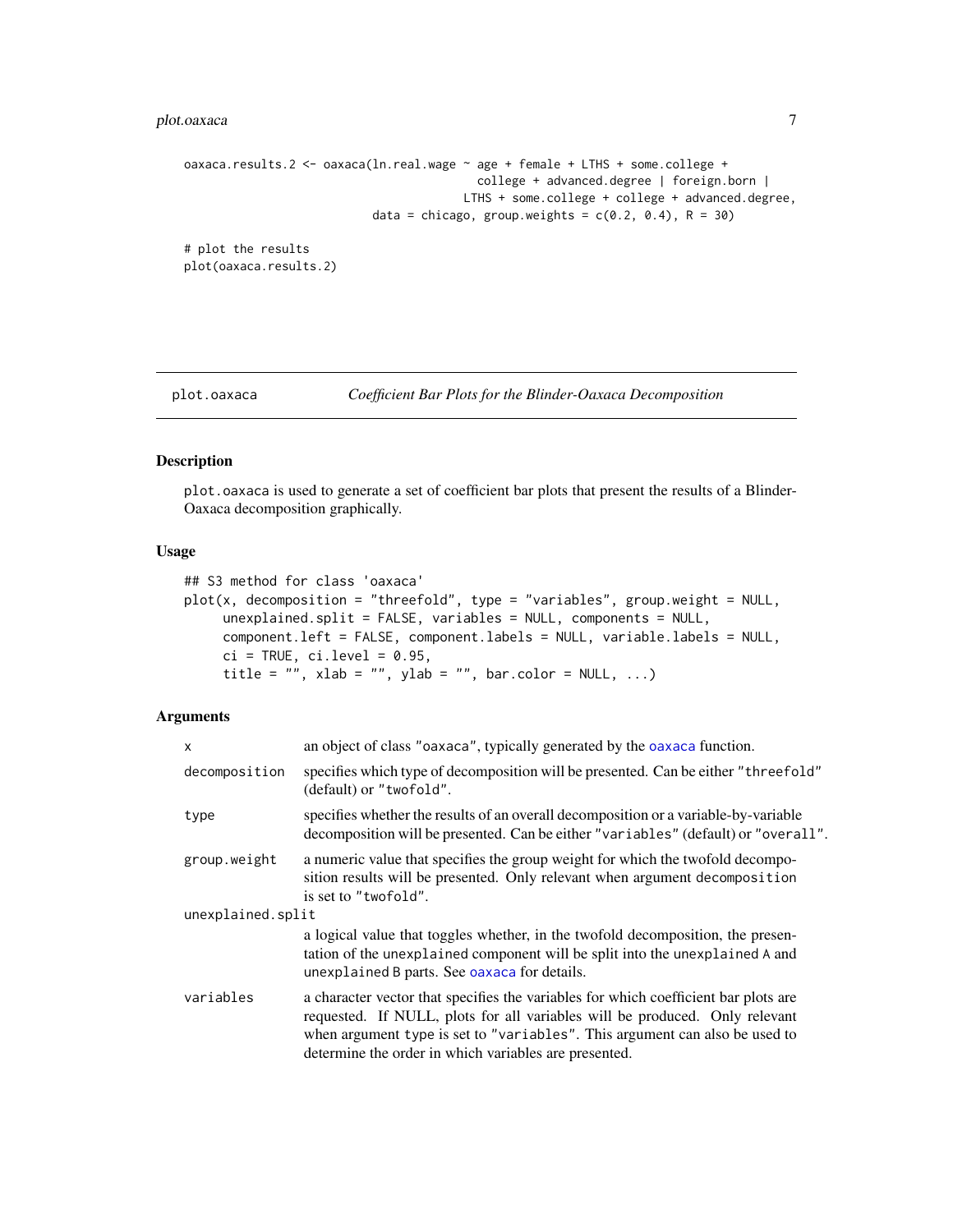| components<br>component.left | a character vector that specifies which decomposition components will be pre-<br>sented. For threefold decomposition, must be a subset of "endowments", "coefficients"<br>and "interaction". For twofold decomposition, must be a subset of "explained",<br>"unexplained" and - if argument unexplained. split is set to TRUE - "unexplained<br>A" and "unexplained B". This argument can also be used to determine the or-<br>der in which decomposition components are presented.<br>a logical value that specifies whether the decomposition components will be |
|------------------------------|--------------------------------------------------------------------------------------------------------------------------------------------------------------------------------------------------------------------------------------------------------------------------------------------------------------------------------------------------------------------------------------------------------------------------------------------------------------------------------------------------------------------------------------------------------------------|
|                              | presented along the left side of the coefficient bar plot. By default, the argument<br>is set to FALSE, and the left side of the plot lists individual variables. Only<br>relevant when argument type is set to "variables".                                                                                                                                                                                                                                                                                                                                       |
| component.labels             |                                                                                                                                                                                                                                                                                                                                                                                                                                                                                                                                                                    |
|                              | a named character vector that specifies custom labels for individual decomposi-<br>tion components. The character vector elements contain the new labels, while<br>the elements' names must correspond to the appropriate decomposition compo-<br>nents: "endowments", "coefficients", "interaction", "explained", "unexplained",<br>"unexplained A", "unexplained B".                                                                                                                                                                                             |
| variable.labels              |                                                                                                                                                                                                                                                                                                                                                                                                                                                                                                                                                                    |
|                              | a named character vector that specifies custom labels for the presented variables.<br>The character vector elements contain the new labels, while the elements' names<br>must contain the appropriate variable name. Only relevant when argument type<br>is set to "variables".                                                                                                                                                                                                                                                                                    |
| ci                           | a logical value that toggles the presentation of confidence intervals (standard<br>error bars) in the coefficient bar plots.                                                                                                                                                                                                                                                                                                                                                                                                                                       |
| ci.level                     | a numeric value between 0 and 1 that specifies the confidence level for the pre-<br>sented confidence intervals.                                                                                                                                                                                                                                                                                                                                                                                                                                                   |
| title                        | a character string that contains the title of the coefficient bar plot.                                                                                                                                                                                                                                                                                                                                                                                                                                                                                            |
| xlab                         | a character string that specifies the horizontal axis label.                                                                                                                                                                                                                                                                                                                                                                                                                                                                                                       |
| ylab                         | a character string that specifies the vertical axis label.                                                                                                                                                                                                                                                                                                                                                                                                                                                                                                         |
| bar.color                    | a named vector that specifies the color of bars in the plot. The vector elements'<br>names contain a string that identifies either the variable or the decomposition<br>component that the color will be applied to. If no names are specifies, the bars<br>will be colored from top to bottom.                                                                                                                                                                                                                                                                    |
| $\cdots$                     | additional arguments passed on to the aesthetic mapping (aes) of the ggplot<br>function (Wickham, 2009) used to generate the coefficient bar plots inside the<br>method.                                                                                                                                                                                                                                                                                                                                                                                           |

#### Please cite as:

Hlavac, Marek (2022). oaxaca: Blinder-Oaxaca Decomposition in R. R package version 0.1.5. https://CRAN.R-project.org/package=oaxaca

### Author(s)

Dr. Marek Hlavac < mhlavac at alumni.princeton.edu > Social Policy Institute, Bratislava, Slovakia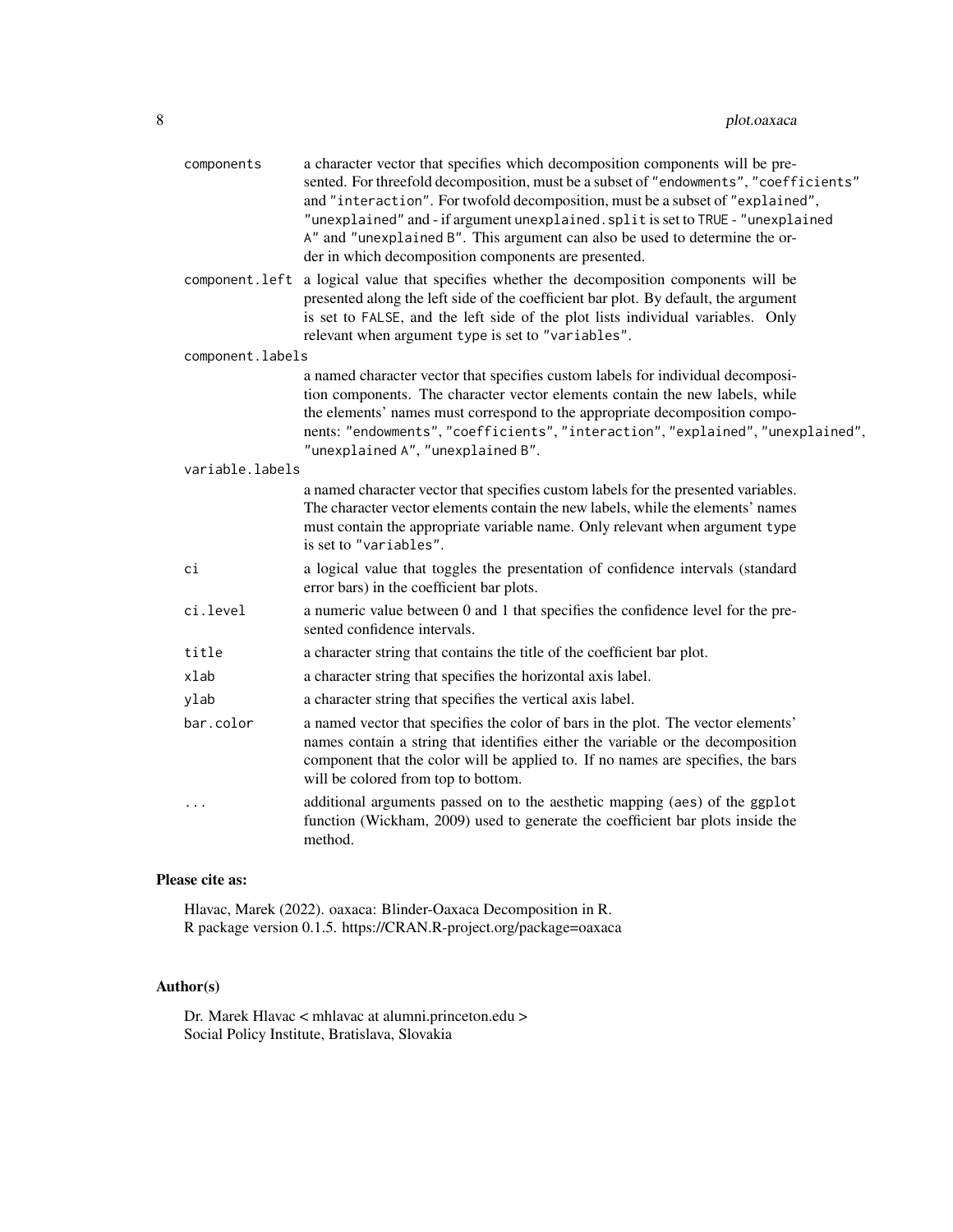#### <span id="page-8-0"></span>plot.oaxaca 9

#### References

Wickham, Hadley. (2009). ggplot2: Elegant Graphics for Data Analysis. Springer Science & Business Media.

#### See Also

[oaxaca](#page-1-1)

#### Examples

```
# set random seed
set.seed(08544)
# load data set of Hispanic workers in Chicago
data("chicago")
# perform Blinder-Oaxaca Decomposition:
# explain differences in log real wages across native and foreign-born groups
oaxaca.results <- oaxaca(ln.real.wage ~ age + female + LTHS + some.college +
                                          college + advanced.degree | foreign.born,
                         data = chicago, R = 50)
# plot results of the threefold decomposition, variable-by-variable
# only include educational variables
# decomposition components along the left side of the plot
plot(oaxaca.results, component.left = TRUE,
     variables = c("LTHS", "some.college", "college", "advanced.degree"),
     variable.labels = c("LTHS" = "less than high school","some.college" = "some college",
                         "advanced.degree" = "advanced degree"))
# plot results of the twofold decomposition (overall results)
# equal weight for Group A and B in reference coefficient determinantion (weight = 0.5)
# unexplained portion split into A and B
plot(oaxaca.results, decomposition = "twofold", type = "overall",
     group.weight = 0.5, unexplained.split = TRUE,
     bar.color = c("limegreen", "hotpink", "steelblue"))
```